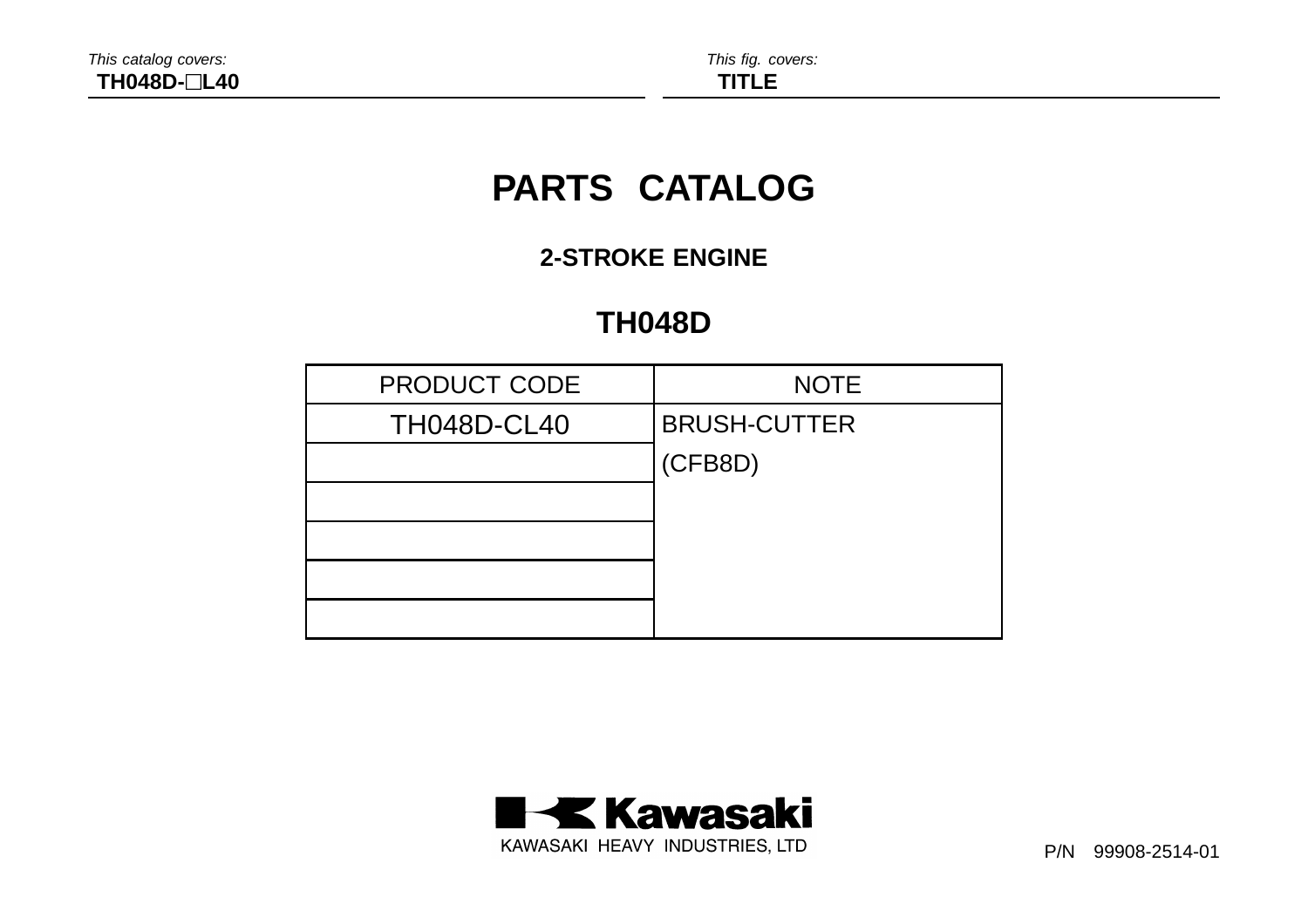# **PARTS CATALOG INTRODUCTION**

This parts catalog lists parts and sub-assemblies provided as service parts.

When it becomes necessary to replace parts, always use KAWASAKI GENUINE PARTS which have passed strict inspection which guarantees quality and performance.

### **1. HOW TO ORDER PARTS**

1) When ordering the parts, be sure to use the parts catalog corresponding to the product code. Check the product revision codes on the product and the catalog. Product Code (example): FA130D-AA00

-Product Revision Code

- 2) Specify the part code (all digits) exactly as listed in this catalog on your parts order.
- 3) The parts not shown in the illustrations of this catalog are not sold separately; only the complete units or next higher assemblies illustrated are supplied as the service parts.

### **2. EXPLANATION OF PARTS CATALOG FORMAT**



### **1) Product Code**

This code describes the product code covered by this catalog. The product revision code, which is a part of the product code, is omitted.

JUN.03.1999

E0110-A216A

### **2) Part Group Title**

This title is the representative name for the group of parts illustrated on the page.

### **3) Reference Number**

The reference numbers are shown on the illustration and the list as the link between them.

### **4) Part Number**

This is the key of your parts ordering. Three kinds of part number are used in this catalog.

a. Structure 1  $000000 - 00000$ Part Revision Code



- 
- c. Standard Hardware Number

(for bolts, nuts, washer, or the like)

Size Code Material and Surface Treatment Code Item Code

### **5) Description and Additional Information**

The part name, the location, the size, and the serial number as additional information, etc. are described here. Use them to find out and check the part required.

When a part number is changed without change of the product revision code and the changed parts are not interchangeable, the serial number of the product is noted as follows;

|                 |     | $-$ FA130 – 100001) : Affected units are from beginning of the product of the |
|-----------------|-----|-------------------------------------------------------------------------------|
|                 |     | product code up to and including this serial number.                          |
| (FA130 - 100002 | $-$ | : Affected units are from this serial number and above.                       |
| (FA130 - 100002 |     | $-$ FA130 – 110001) : Affected units are in this serial number range.         |

### **6) Quantity**

The figure shows quantity of the part required at the indicated position on the illustration and for the specified product revision code.

The asterisk (\*) on this column means the part can be used as the substitute on the product and is supplied until the stock is exhausted.

Note:Some small parts will be supplied by units.

Example: If six (6) bolts are ordered and the minimum quantity per unit is five (5), two (2), units of the bolt will be delivered.

### **7) Product Revision Code**

This Code indicates an important change which affects the service parts interchangeability.

### **3. ABBREVIATIONS**

|  | 3RDThird L=Length T=Thickness        |  |
|--|--------------------------------------|--|
|  | 4TH Fourth LHLeft Hand U/SUnder Size |  |
|  |                                      |  |
|  |                                      |  |
|  |                                      |  |
|  | CNTCenter OD=Outside Diameter        |  |
|  | COMPComplete REFReference            |  |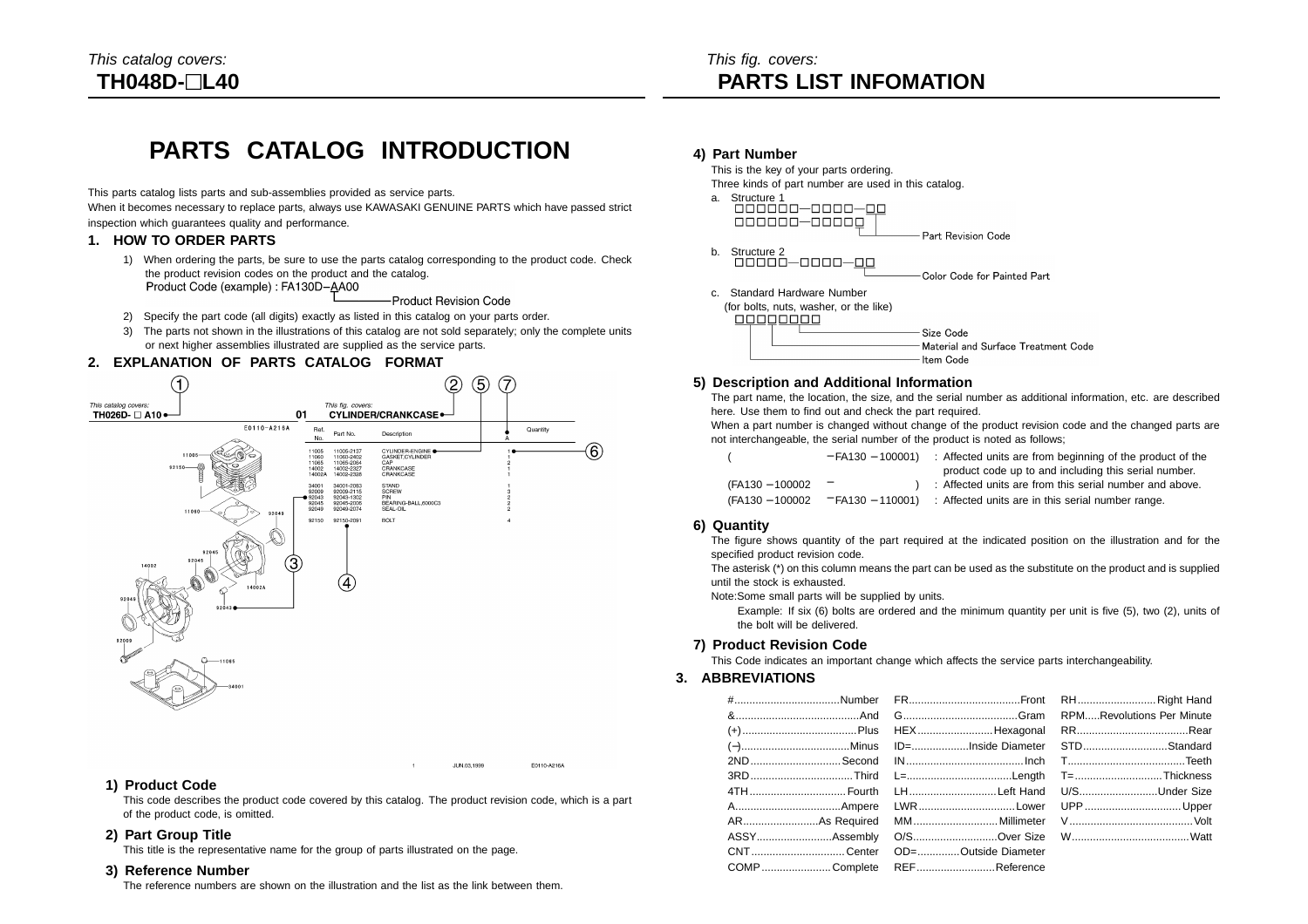### This catalog covers:  $\blacksquare$ **TH048D- L40 01 CYLINDER/CRANKCASE**

|                                                                           | <b>No</b>                                        |
|---------------------------------------------------------------------------|--------------------------------------------------|
| $-11005$                                                                  | 11005<br>11060<br>14002<br>14002<br>34001        |
| aataa(©<br>$92002 -$<br>14002A<br>$\circ$<br>$-11060$                     | 92002<br>92009<br>92049<br>92045<br>92049<br>551 |
| ≯ু∖<br>551A<br>$\circ$<br>$\circ$<br>$\circ$<br>$\circ$<br>92045<br>92045 | 551<br><b>SODDRA</b>                             |
| 14002<br>O<br>0,<br>551A<br>551                                           | 92009                                            |
| 6)<br>34001<br>ፊ                                                          |                                                  |
| 0<br>92049<br>551                                                         |                                                  |
|                                                                           |                                                  |

E0110-A060A

| Ref.<br>No.                                | Part No.                                                           | Description                                                                                | С                                               | Quantity |
|--------------------------------------------|--------------------------------------------------------------------|--------------------------------------------------------------------------------------------|-------------------------------------------------|----------|
| 11005<br>11060<br>14002<br>14002A<br>34001 | 11005-2123<br>11060-2296<br>14002-2316<br>14002-2317<br>34001-2082 | CYLINDER-ENGINE<br>GASKET.CYLINDER<br><b>CRANKCASE</b><br><b>CRANKCASE</b><br><b>STAND</b> |                                                 |          |
| 92002<br>92009<br>92045<br>92049<br>551    | 92002-2150<br>92009-2115<br>92045-2005<br>92049-2206<br>551A0410   | <b>BOLT</b><br><b>SCREW</b><br>BEARING-BALL,6202C3<br>SEAL-OIL<br>PIN-DOWEL                | 4<br>4<br>2<br>$\overline{2}$<br>$\overline{2}$ |          |
| 551A                                       | 551A0610                                                           | PIN-DOWEL                                                                                  | 2                                               |          |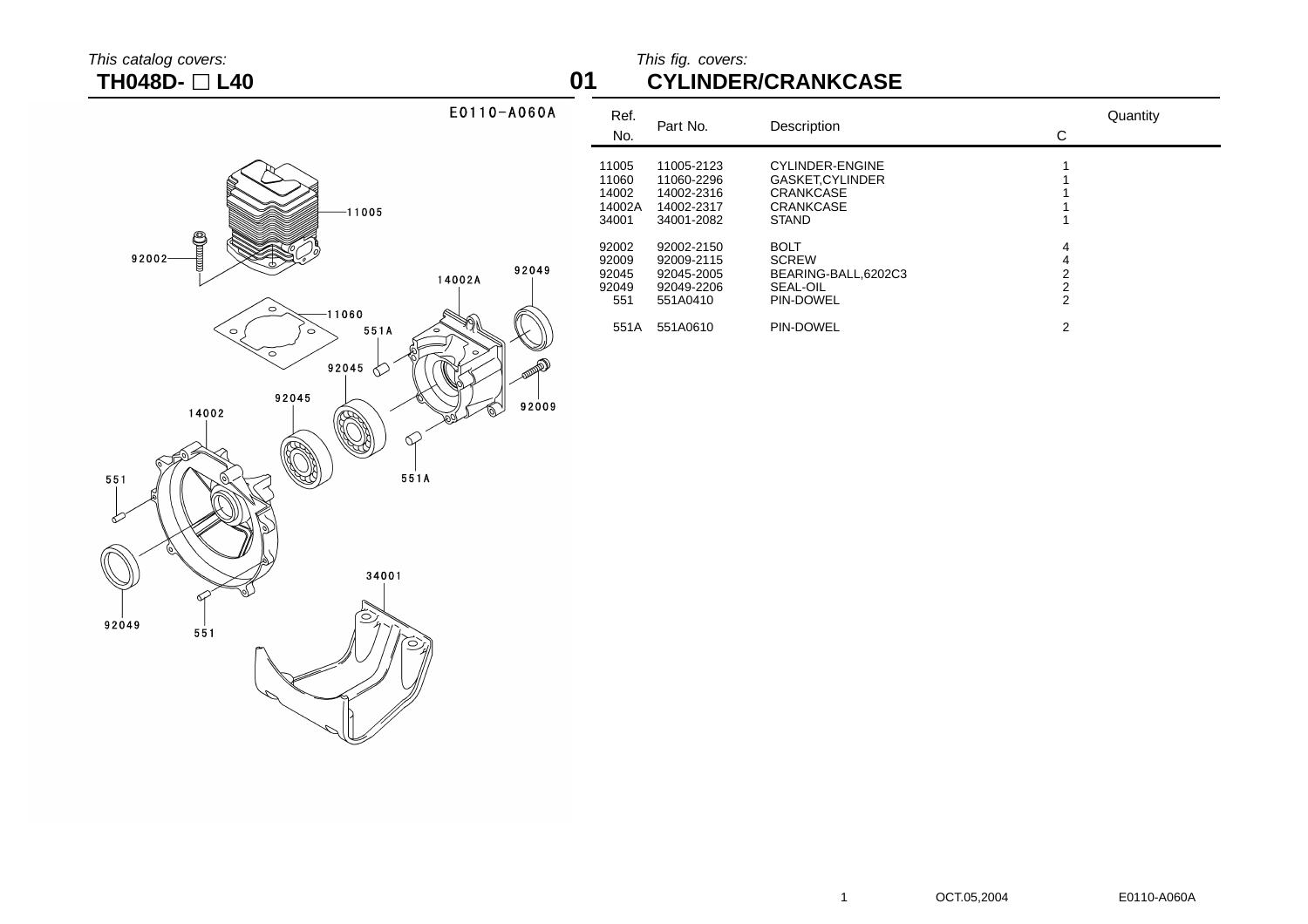### This catalog covers: This fig. covers: This fig. covers: This fig. covers: This fig. covers: This fig. covers: This fig. covers: This fig. covers: This fig. covers: This fig. covers: This fig. covers: This fig. covers: Thi **TH048D- L40 02 PISTON/CRANKSHAFT**

| E0120-A054A  | Ref.<br>No.                               | Part No.                                                           | Description                                                                                       | Quantity<br>С |
|--------------|-------------------------------------------|--------------------------------------------------------------------|---------------------------------------------------------------------------------------------------|---------------|
| 92033        | 13001<br>13002<br>13008<br>49119<br>92025 | 13001-2141<br>13002-2067<br>13008-6044<br>49119-2173<br>92025-2135 | <b>PISTON-ENGINE</b><br>PIN-PISTON<br>RING-SET-PISTON<br><b>CRANKSHAFT-ASSY</b><br>$SHIM, T=0.20$ | AR            |
| $\mathbb{R}$ | 92025A<br>92025B<br>92033<br>92046        | 92025-2136<br>92025-2137<br>92033-2058<br>13033-2005               | $SHIM, T=0.40$<br>SHIM, T=0.60<br>RING-SNAP<br><b>BEARING-NEEDLE</b>                              | AR<br>AR<br>2 |
|              |                                           |                                                                    |                                                                                                   |               |

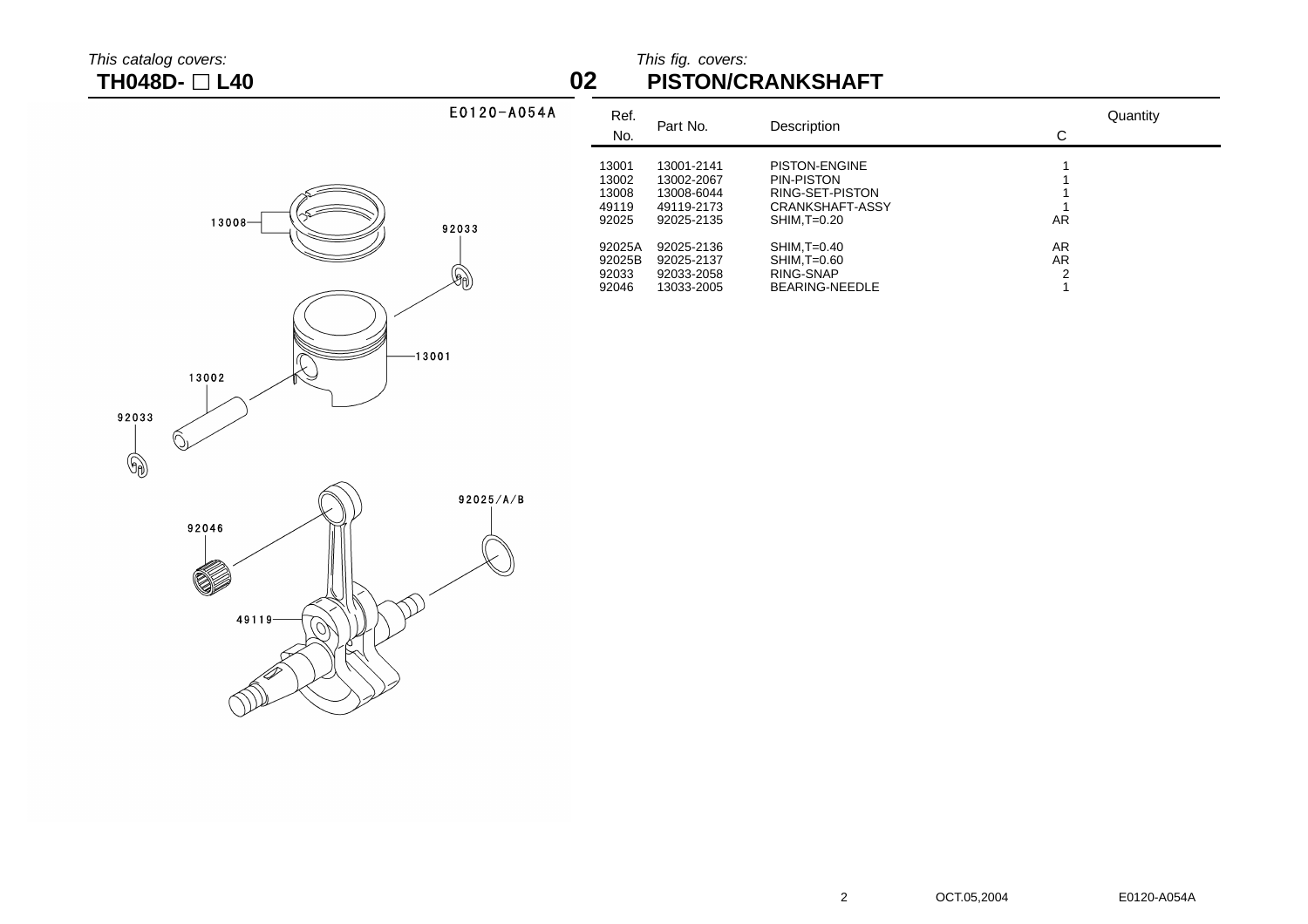<u>TAANAN TAAN TA</u>

## This catalog covers: This fig. covers: This fig. covers: This fig. covers: This fig. covers: This fig. covers: This fig. covers: This fig. covers: This fig. covers: This fig. covers: This fig. covers: This fig. covers: Thi **TH048D- L40 03 COOLING-EQUIPMENT**

|           |                     | $\check{ }$                              | ----                                                             |                                                                                   |                         |
|-----------|---------------------|------------------------------------------|------------------------------------------------------------------|-----------------------------------------------------------------------------------|-------------------------|
|           | E0150-A334E         | Ref.<br>No.                              | Part No.                                                         | Description                                                                       | Quantity<br>$\mathbf C$ |
|           |                     | 49089<br>49089A<br>59066<br>92172<br>214 | 49089-2386<br>49089-2553<br>59066-2747<br>92172-2060<br>214B0514 | SHROUD-ENGINE<br>SHROUD-ENGINE<br><b>HOUSING-FAN</b><br>SCREW,4X10<br>SCREW-PAN+- | $\frac{2}{3}$           |
|           |                     | 214A                                     | 214B0520                                                         | SCREW-PAN+-                                                                       | $\mathbf{1}$            |
| DODDDD 1. | -49089A<br>49089    |                                          |                                                                  |                                                                                   |                         |
|           | $^o\!\mathcal{O}$ o |                                          |                                                                  |                                                                                   |                         |
|           |                     |                                          |                                                                  |                                                                                   |                         |

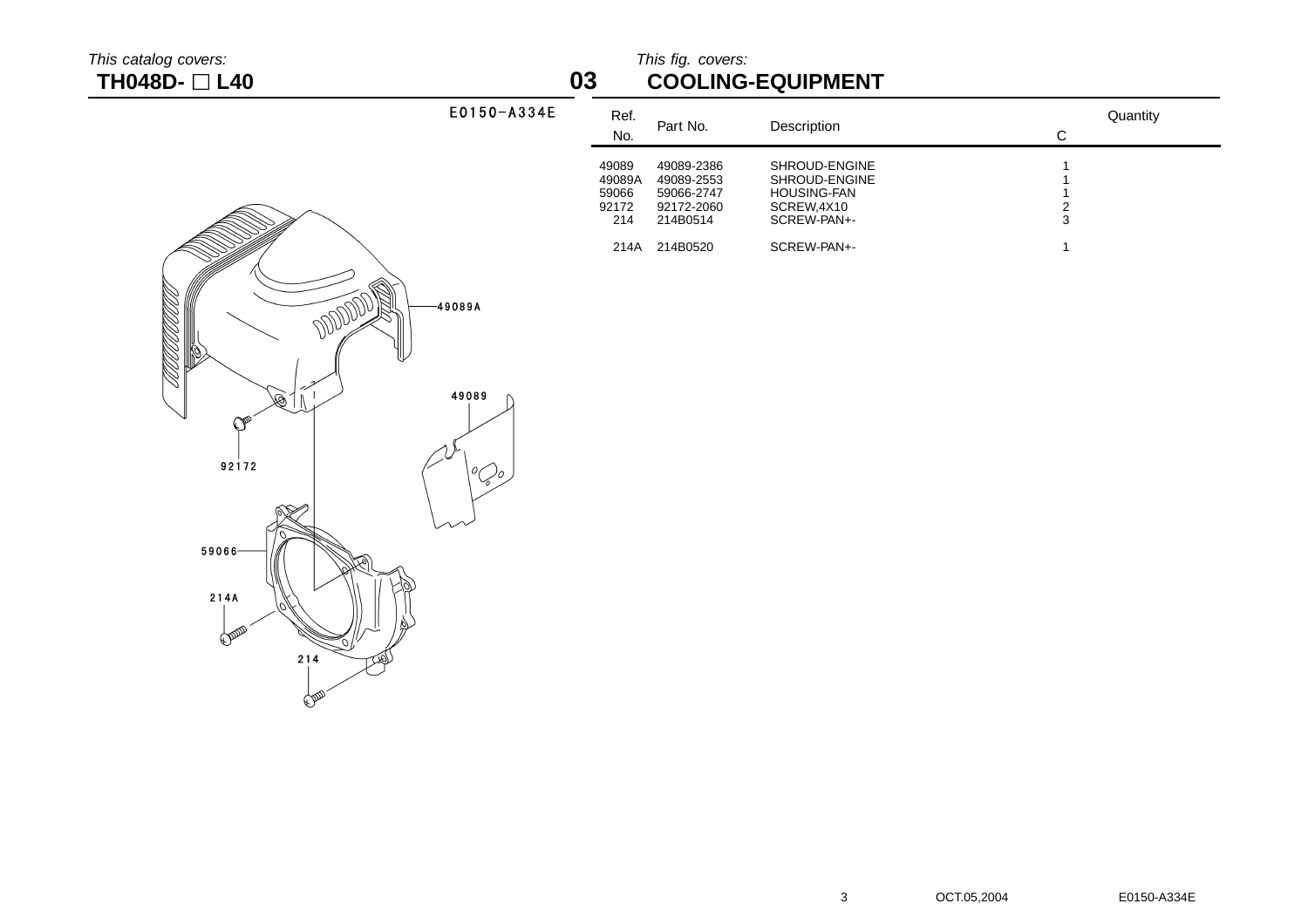## This catalog covers: This fig. covers: **TH048D- L40 04 ELECTRIC-EQUIPMENT**

| E0160-A083A                                                               | Ref.<br>No.                                |
|---------------------------------------------------------------------------|--------------------------------------------|
| 21130<br>6<br>21169                                                       | 21050<br>21130<br>21169<br>21171<br>26011  |
| 92070                                                                     | 92059<br>92070<br>92071<br>92071A<br>92150 |
| 92059-                                                                    | 92170<br>315<br>410<br>510                 |
| 21171<br>92071<br>92071A-<br>φ<br>92150                                   |                                            |
| 510<br>92170                                                              |                                            |
| 21050<br>š<br>$\overline{O}$                                              |                                            |
| 315<br>$-26011$<br>$\mathcal{O}$<br>$\mathcal{O}^{\!\!\backslash}$<br>410 |                                            |

| Ref.<br>No.                                | Part No.                                                           | Description                                                                                                      | С | Quantity |
|--------------------------------------------|--------------------------------------------------------------------|------------------------------------------------------------------------------------------------------------------|---|----------|
| 21050<br>21130<br>21169<br>21171<br>26011  | 21050-2240<br>21130-2056<br>21169-2051<br>21171-2195<br>26011-2113 | <b>FLYWHEEL</b><br>CAP-SPARK PLUG<br><b>TERMINAL</b><br>COIL-ASSY-IGNITION<br>WIRE-LEAD                          |   |          |
| 92059<br>92070<br>92071<br>92071A<br>92150 | 92059-2103<br>92070-2060<br>92071-2097<br>92071-2143<br>92150-2182 | TUBE.6X7.4X108<br>PLUG-SPARK, BMR6A (NGK), SOLID<br><b>GROMMET</b><br><b>GROMMET, IGNITION COIL</b><br>BOLT.5X18 | 2 |          |
| 92170<br>315<br>410<br>510                 | 92170-2041<br>315B1000<br>410B1000<br>510A3100                     | <b>CLAMP</b><br>NUT-HEX-FINE<br>W-PLAIN-S<br><b>KEY-WOODRUFF</b>                                                 |   |          |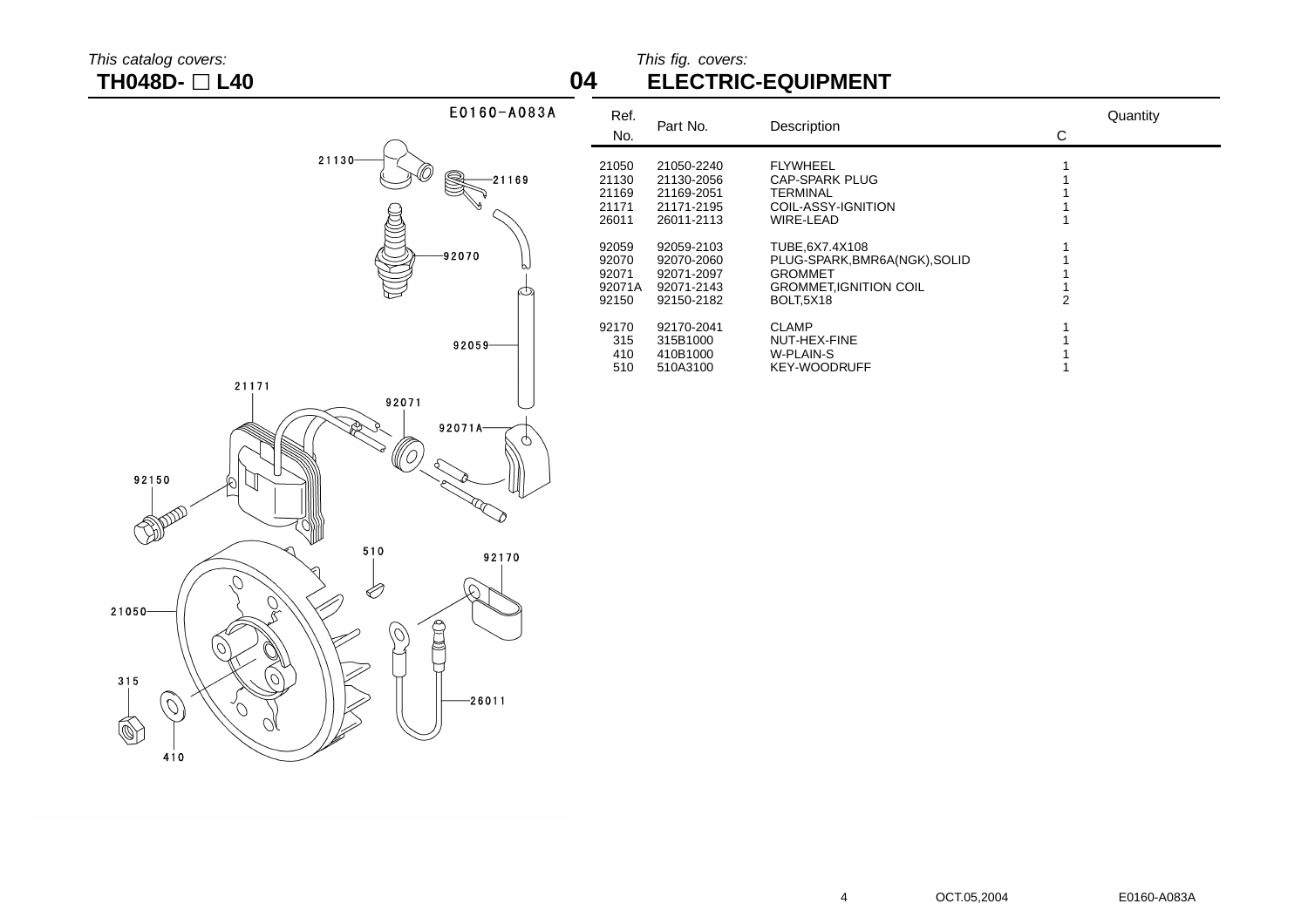| This catalog covers:<br>TH048D- □ L40 |             | 05             | This fig. covers:        | <b>CONTROL-EQUIPMENT</b> |               |
|---------------------------------------|-------------|----------------|--------------------------|--------------------------|---------------|
|                                       | E0170-A228A | Ref.<br>No.    | Part No.                 | Description              | Quantity<br>C |
|                                       |             | 32099<br>54012 | 32099-2326<br>54012-2342 | CASE<br>CABLE-THROTTLE   |               |
|                                       | 54012       |                |                          |                          |               |

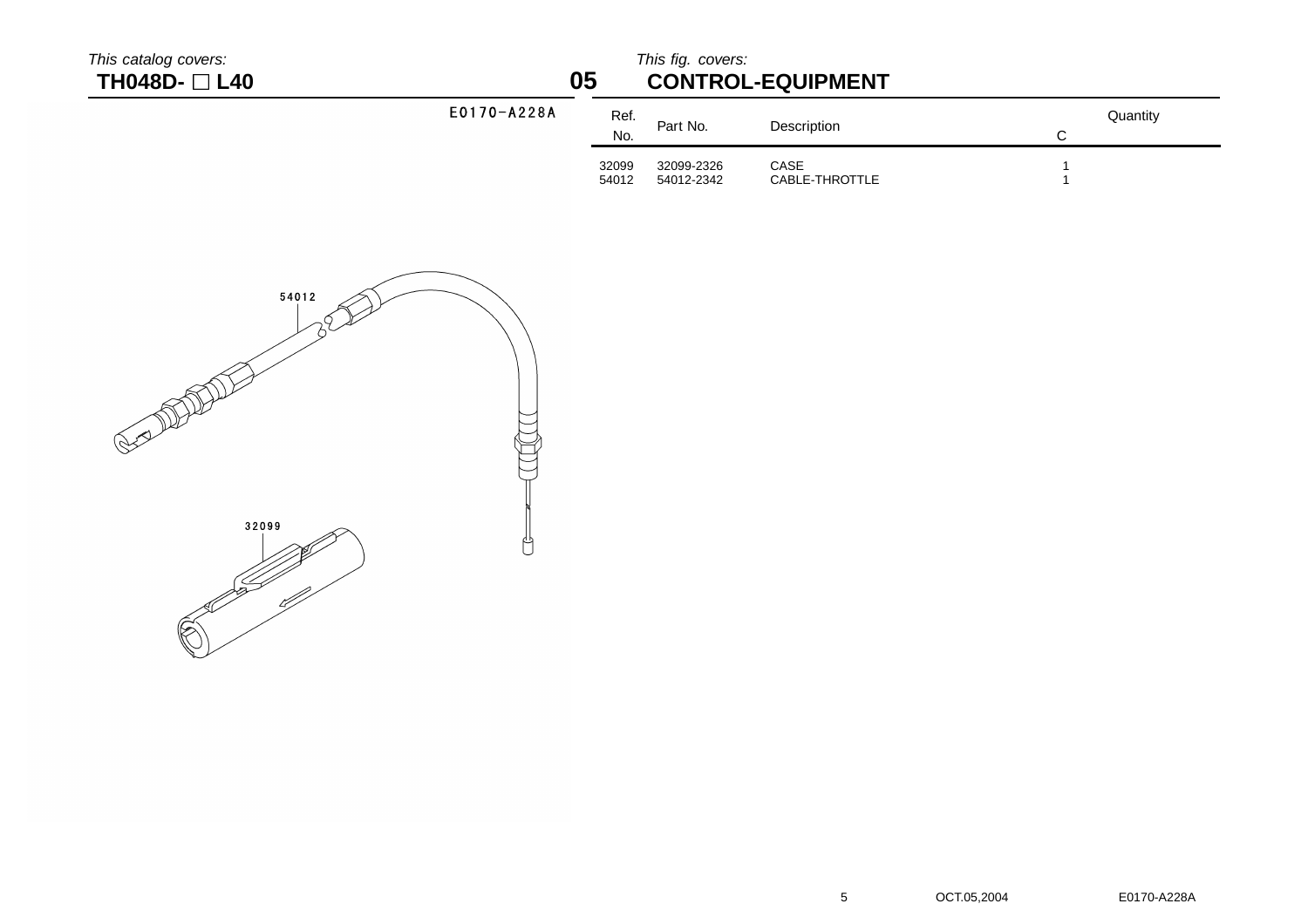## This catalog covers: This fig. covers: **TH048D- L40 06 CARBURETOR**



| Ref.<br>No. | Part No.   | Description                | C                | Quantity |
|-------------|------------|----------------------------|------------------|----------|
| 11012       | 11012-2185 | CAP, BODY                  | 1                |          |
| 11060       | 11060-2298 | GASKET, CARBURETOR         | 1                |          |
| 11060A      | 11060-2299 | GASKET, INSULATOR          | $\overline{2}$   |          |
| 11060B      | 11060-2305 | GASKET                     | 1                |          |
| 11060C      | 11060-2306 | <b>GASKET</b>              | 1                |          |
| 13270       | 13270-2014 | PLATE                      | 1                |          |
| 13270A      | 13270-2015 | <b>PLATE</b>               | 1                |          |
| 13271       | 13271-2247 | <b>PLATE</b>               | 1                |          |
| 14020       | 14020-2009 | RETAINER, VALVE            | 1                |          |
| 14025       | 14025-2027 | COVER                      | 1                |          |
| 14090       | 14090-2060 | <b>COVER</b>               | 1                |          |
| 15003       | 15003-2939 | CARBURETOR-ASSY            | 1                |          |
| 16009       | 16009-2114 | NEEDLE-JET,#114            | 1                |          |
| 16021       | 16021-2008 | <b>SCREW-THROTTLE STOP</b> | 1                |          |
| 16025       | 16025-2173 | VALVE-THROTTLE             | 1                |          |
| 16030       | 16030-2087 | <b>VALVE-FLOAT</b>         | 1                |          |
| 16055       | 13168-2118 | <b>ARM-FLOAT</b>           | 1                |          |
| 16073       | 16073-2176 | <b>INSULATOR</b>           | 1                |          |
| 16087       | 16087-2059 | <b>VALVE-CHECK</b>         | 1                |          |
| 43028       | 43028-2082 | <b>DIAPHRAGM</b>           | 1                |          |
| 43028A      | 43028-2093 | <b>DIAPHRAGM</b>           | 1                |          |
| 49043       | 49043-2071 | PUMP-PRIMING               | 1                |          |
| 49116       | 49116-2066 | <b>VALVE-ASSY</b>          | 1                |          |
| 92009       | 92009-2053 | <b>SCREW</b>               | 1                |          |
| 92009A      | 92009-2061 | <b>SCREW</b>               | $\overline{2}$   |          |
| 92009B      | 92009-2249 | SCREW,5X20                 | $\boldsymbol{2}$ |          |
| 92009C      | 92009-2361 | SCREW, 3X14                | $\overline{4}$   |          |
| 92015       | 92015-2097 | NUT.M5                     | $\overline{c}$   |          |
| 92033       | 92033-2070 | RING-SNAP                  | 1                |          |
| 92043       | 92043-2099 | <b>PIN</b>                 | 1                |          |
| 92055       | 92055-2206 | RING-O                     | 1                |          |
| 92055A      | 92055-2207 | RING-O                     | 1                |          |
| 92063       | 92063-2454 | JET-MAIN,#55               | 1                |          |
| 92081       | 92081-2245 | <b>SPRING</b>              | 1                |          |
| 92081A      | 92081-2246 | SPRING, THROTTLE           | 1                |          |
| 92081B      | 92081-2340 | <b>SPRING</b>              | 1                |          |
| 92144       | 92144-2009 | <b>SPRING</b>              | 1                |          |
| 92172       | 92172-2086 | <b>SCREW</b>               | 1                |          |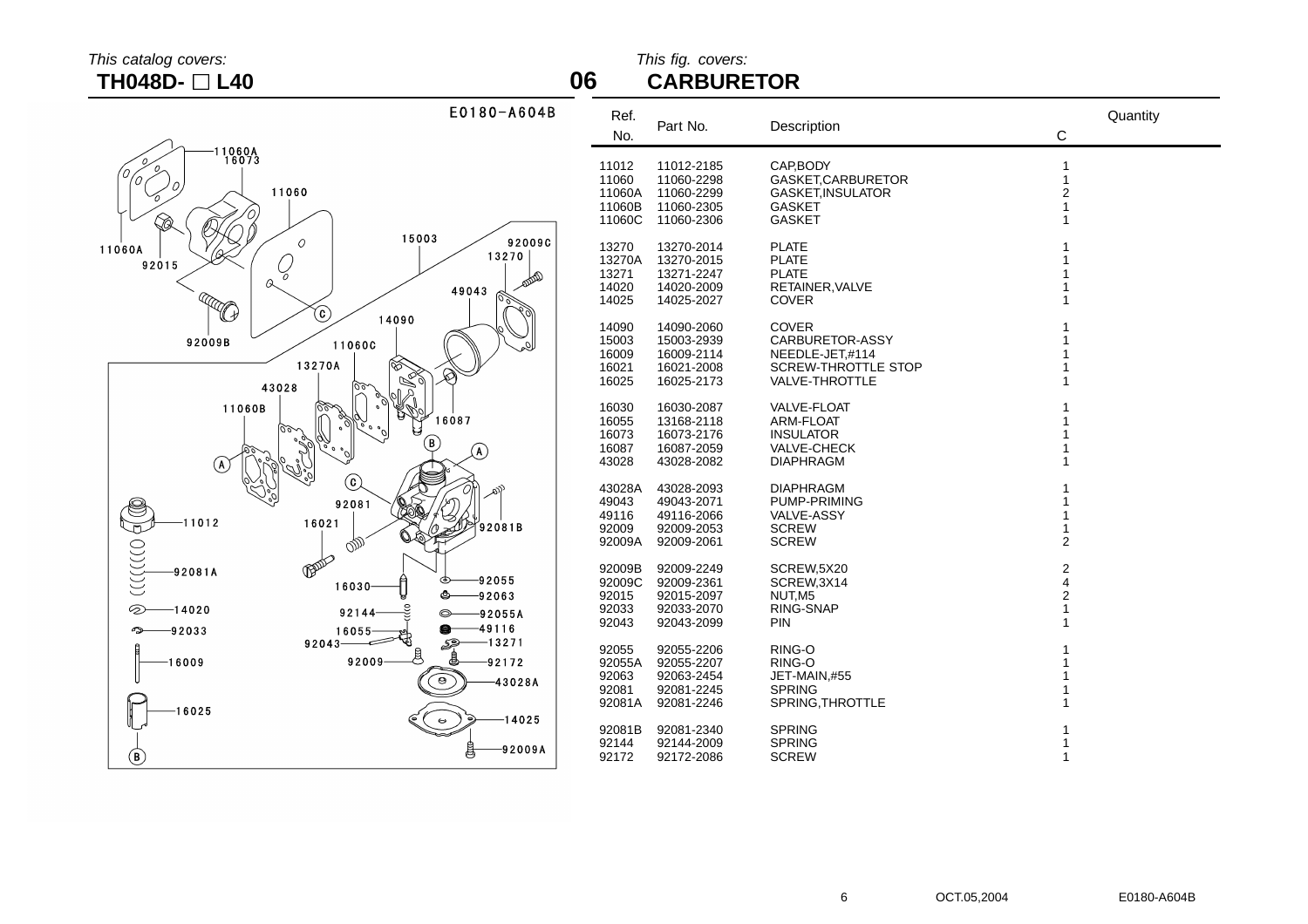## $\frac{1}{2}$  This catalog covers:  $\frac{1}{2}$  This fig. covers:  $\frac{1}{2}$  This fig. covers:  $\frac{1}{2}$  TH048D-  $\Box$  L40 **TH048D- L40 07 AIR-FILTER/MUFFLER**



| Ref.<br>No.                                                          | Part No.                                                                                                     | Description                                                                                                                                       | Quantity<br>С |
|----------------------------------------------------------------------|--------------------------------------------------------------------------------------------------------------|---------------------------------------------------------------------------------------------------------------------------------------------------|---------------|
| 11012<br>11013<br>11038<br>11060<br>14090<br>49070<br>92009<br>92150 | 11012-2349<br>11013-2081<br>11038-2055<br>11060-2297<br>14090-2059<br>49070-2630<br>92009-2449<br>92150-2180 | <b>CAPAIR FILTER</b><br>ELEMENT-AIR FILTER<br>CASE-ASSY-AIR FILTER<br>GASKET, MUFFLER<br>COVER.MUFFLER<br>MUFFLER-COMP<br>SCREW.5X55<br>BOLT.6X65 | 2<br>2        |
| 92172<br>241                                                         | 92172-2062<br>241B0512                                                                                       | <b>SCREW</b><br>SCREW-PAN-WP+-                                                                                                                    | 2<br>2        |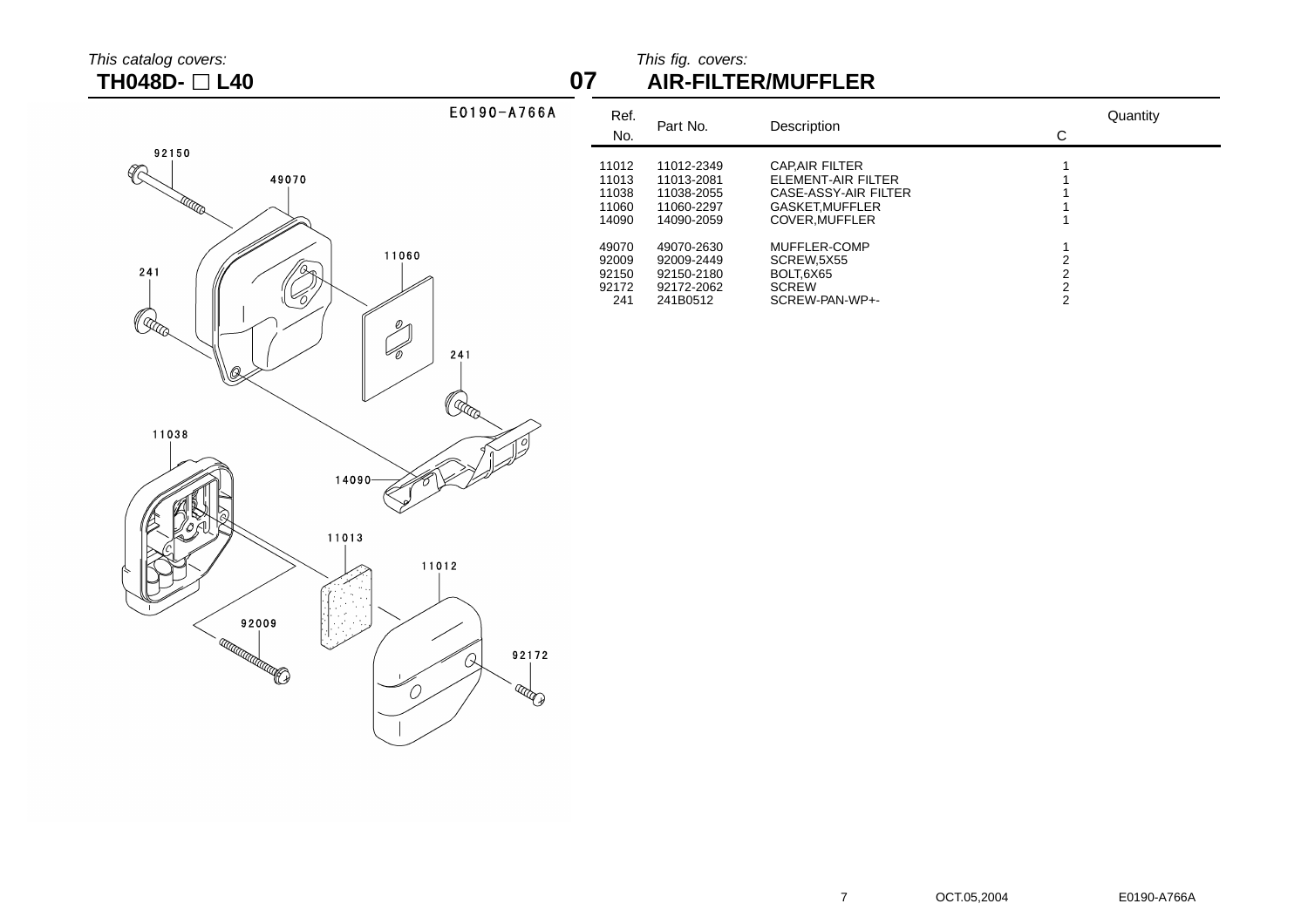# This catalog covers:<br>
TH048D-  $\Box$  L40 **COVERS** LAD **COVERS** This fig. covers: **TH048D- L40 08 FUEL-TANK/FUEL-VALVE**

| E0200-A146C                                                                     | Ref.<br>No.                               | Part No.                                                           | Description                                                                             | $\mathbf C$ | Quantity |
|---------------------------------------------------------------------------------|-------------------------------------------|--------------------------------------------------------------------|-----------------------------------------------------------------------------------------|-------------|----------|
| €<br>92037-<br>-92190                                                           | 32052<br>49019<br>49116<br>51001<br>51048 | 32052-2215<br>49019-2111<br>49116-2064<br>51001-2268<br>51048-2078 | BRACKET-TANK<br>FILTER-FUEL<br>VALVE-ASSY<br>TANK-COMP-FUEL<br>CAP-ASSY-TANK            |             |          |
| 92190A-<br>رقی.<br>ح<br>-92071                                                  | 92009<br>92037<br>92071<br>92143<br>92170 | 92009-2383<br>92037-2139<br>92071-2142<br>92143-2162<br>92170-2080 | SCREW,5X20<br><b>CLAMP</b><br>GROMMET, FUEL TANK<br><b>COLLAR</b><br>CLAMP, FUEL FILTER |             |          |
| $\circledast$<br>-92170<br>⊜<br>-49019                                          | 92190<br>92190A                           | 92190-2157<br>92190-2161                                           | TUBE, 3X5X200<br>TUBE, 3X6X100                                                          |             |          |
| 32052<br>Ø<br>$-51048$<br>51001<br>❤<br>$\beta$<br>$-49116$<br>$\odot$<br><br>6 |                                           |                                                                    |                                                                                         |             |          |
| P<br>-92143<br>8<br>-92009                                                      |                                           |                                                                    |                                                                                         |             |          |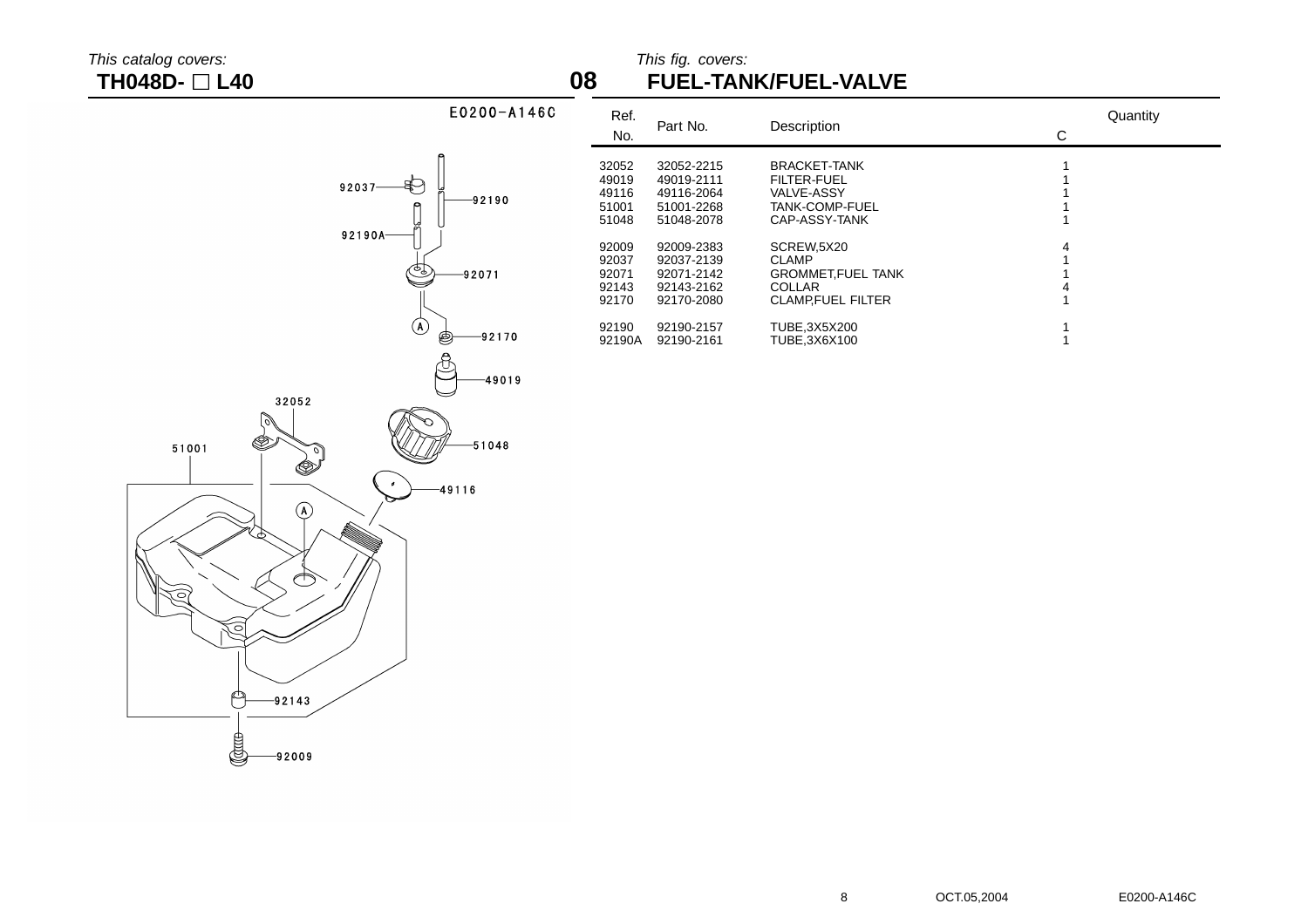# **TH048D-** □ **L40 09**

# This catalog covers: This fig. covers:



| Ref.<br>No.                                | Part No.                                                           | Description                                                                                                                           | Quantity<br>С |  |
|--------------------------------------------|--------------------------------------------------------------------|---------------------------------------------------------------------------------------------------------------------------------------|---------------|--|
| 13165<br>13169<br>14020<br>32099<br>46075  | 13165-2058<br>13169-2386<br>14020-2057<br>32099-2272<br>46075-2067 | PAWL, RECOIL STARTER<br>PLATE.RECOIL STARTER<br>RETAINER, RECOIL STARTER<br><b>CASE.RECOIL STARTER</b><br><b>GRIP, RECOIL STARTER</b> |               |  |
| 49080<br>49088<br>59101<br>59106<br>92009  | 49080-2173<br>49088-2442<br>59101-2067<br>59106-2077<br>92009-2218 | PULLEY-STARTING<br>STARTER-RECOIL<br>REEL, RECOIL STARTER<br>ROPE.3.8X1200<br>SCREW,5X12                                              |               |  |
| 92009A<br>92081<br>92081A<br>92081B<br>315 | 92009-2249<br>92081-2274<br>92081-2275<br>92081-2318<br>315B0800   | SCREW,5X20<br><b>SPRING</b><br><b>SPRING</b><br><b>SPRING</b><br>NUT-HEX-FINE                                                         | 3             |  |
| 410                                        | 410B0800                                                           | W-PLAIN-S                                                                                                                             |               |  |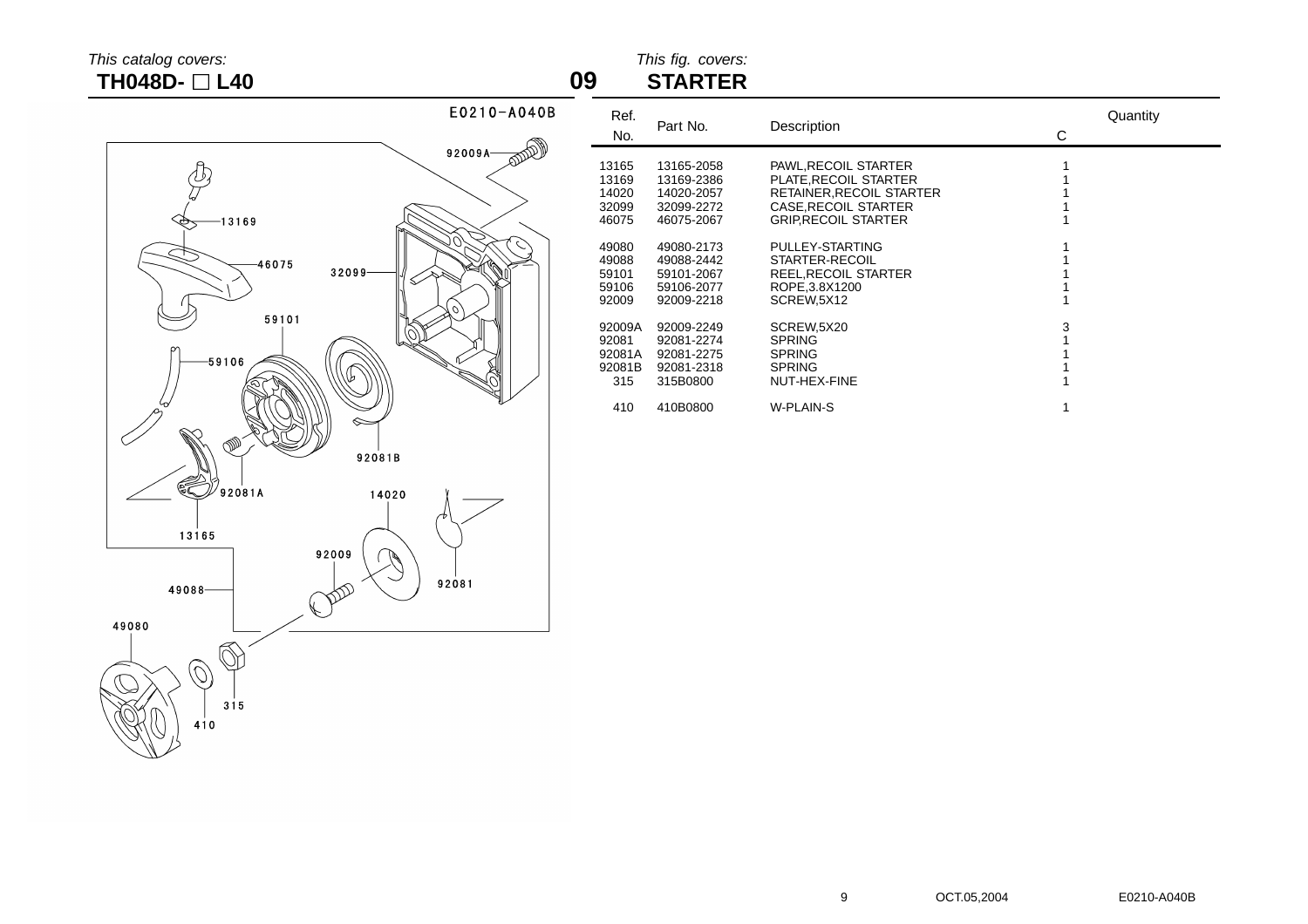## This catalog covers: This fig. covers: This fig. covers: This fig. covers: This fig. covers: This fig. covers: This fig. covers: This fig. covers: This fig. covers: This fig. covers: This fig. covers: This fig. covers: Thi **TH048D- L40 10 P.T.O-EQUIPMENT**

| $E0220 - A022A$ | Ref.<br>No.                               | Part No.                                                           | Description                                                                        | Quantity<br>C |
|-----------------|-------------------------------------------|--------------------------------------------------------------------|------------------------------------------------------------------------------------|---------------|
|                 | 13081<br>49049<br>92022<br>92043<br>92144 | 13081-2221<br>49049-2075<br>92026-2125<br>92043-2210<br>92144-2390 | <b>CLUTCH-ASSY</b><br>SHOE-CLUTCH<br><b>WASHER</b><br>PIN, CLUTCH<br><b>SPRING</b> | ◠<br>2        |
|                 | 92200                                     | 92200-2064                                                         | WASHER, SPRING, 10.5X14.5X0.3                                                      | 2             |

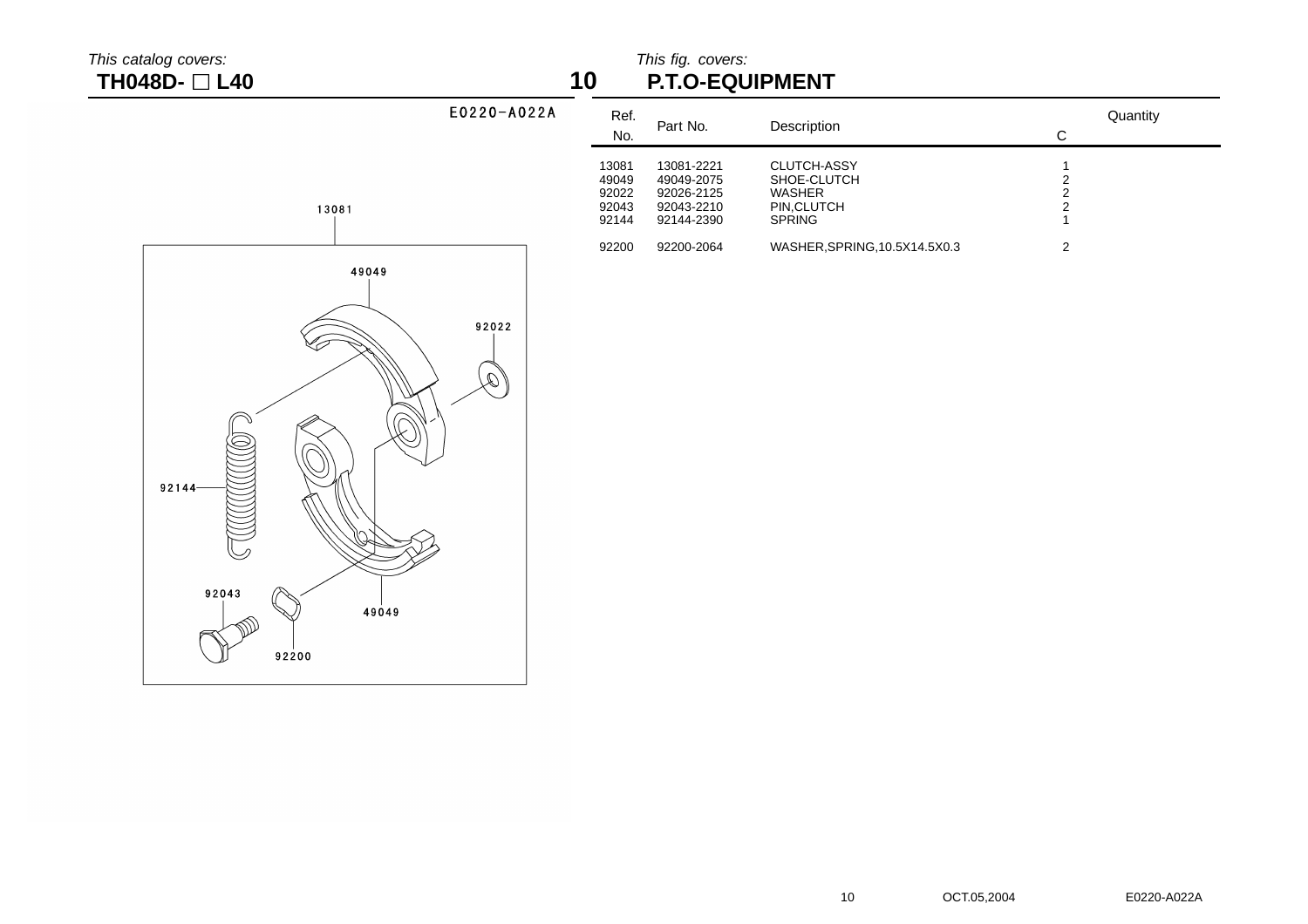|  | This catalog covers: |  |
|--|----------------------|--|
|--|----------------------|--|

**TH048D-** □ **L40** 

# This fig. covers:<br>11 **ARFI**

|             |                         | ᄂᇊᆸᄂᄂ                                  |                                               |               |
|-------------|-------------------------|----------------------------------------|-----------------------------------------------|---------------|
| F0290-A309A | Ref.<br>No.             | Part No.                               | Description                                   | Quantity<br>С |
|             | 56038<br>56039<br>56070 | 56038-2894<br>56039-2701<br>56070-2020 | LABEL-BRAND<br>LABEL-PRODUCT<br>LABEL-WARNING |               |





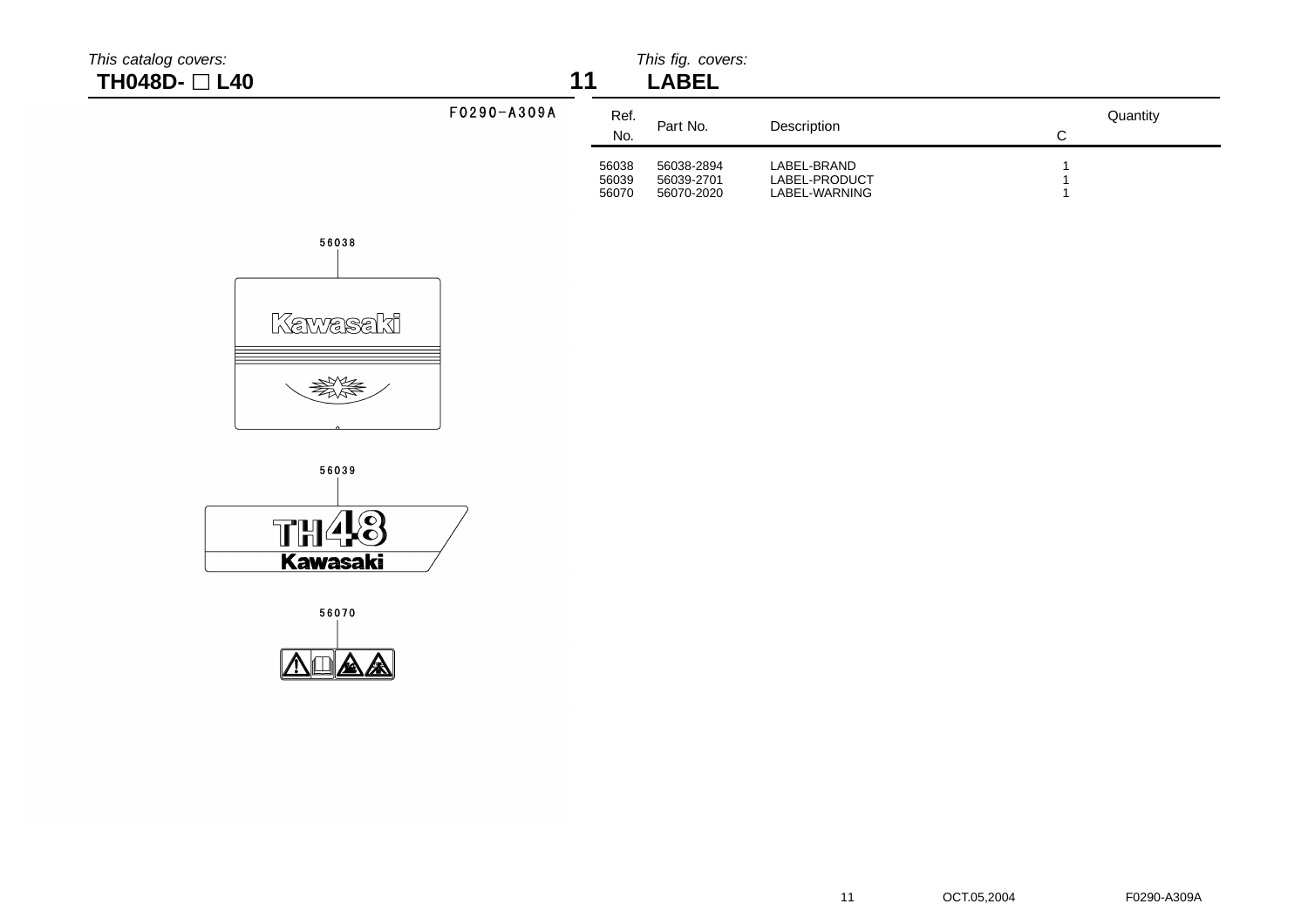# **PART NAME INDEX**